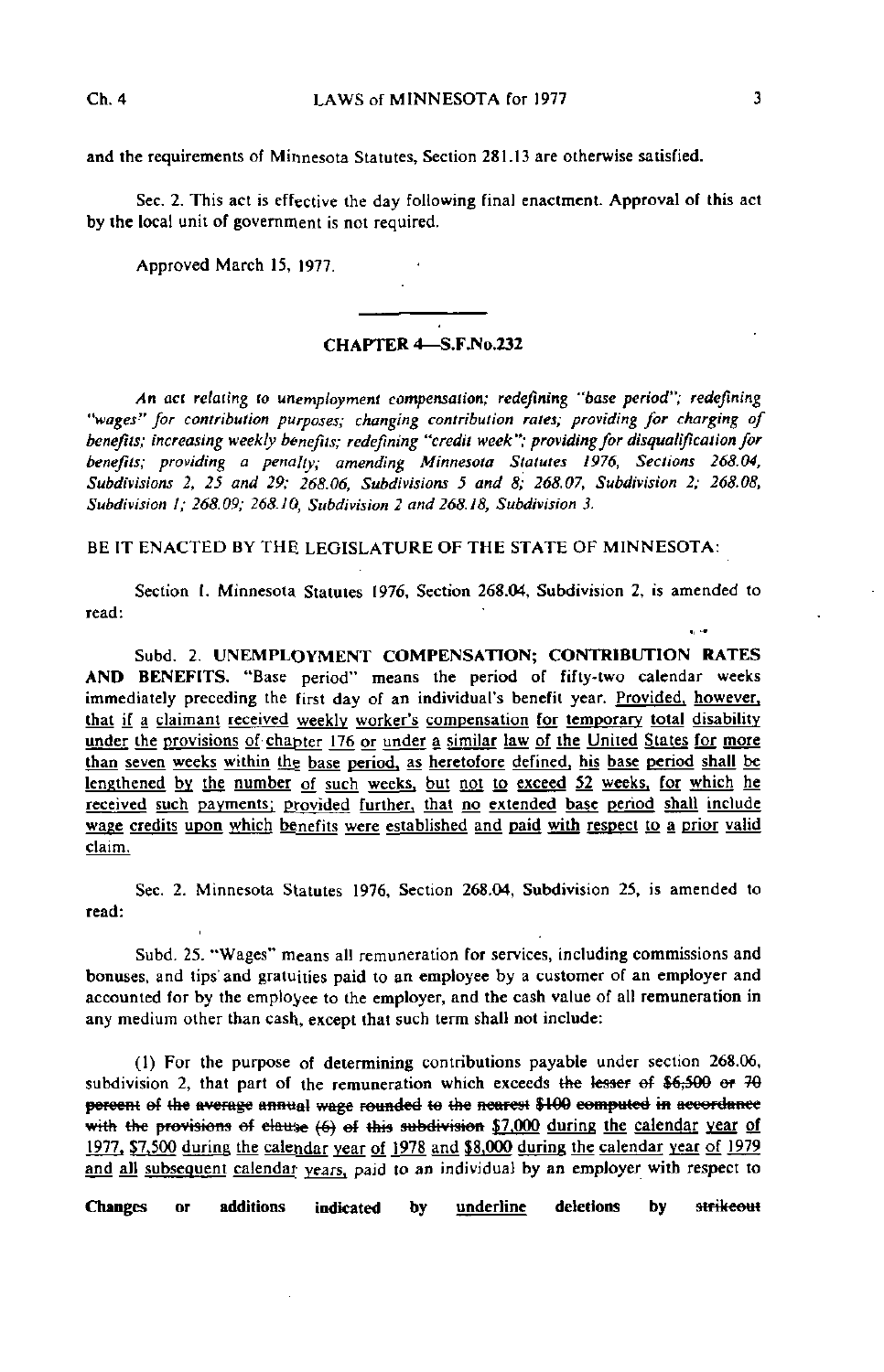covered employment in this state, or with respect to employment under the unemployment compensation law of any other state during any calendar year paid to such individual by such covered employer or his predecessor during such calendar year; provided, that if the term "wages" as contained'in the federal unemployment tax act is amended to include remuneration in excess of the amount required to be paid hereunder to an individual by an employer under the federal act for any calendar year, wages for the purposes of sections 268.03 to 268.24 shall include remuneration paid in a calendar year up to an amount equal to the dollar limitation specified in the federal unemployment tax act. For the purposes of this clause, the term "employment" shall include service constituting employment under any employment security law of another state or of the federal government;

(2) The amount of any payment made to, or on behalf of, an employee under a plan or system established by an employer which makes provision for his employees generally or for a class or classes of his employees (including any amount paid by an employer for insurance or annuities, or into a fund, to provide for any such payment), on account of (a) retirement or (b) sickness or accident disability or (c) medical and hospitalization expenses in connection with sickness or accident disability, or (d) death, provided the employee (i) has not the option to receive, instead of provision for such death benefit, any part of such payment, or if such death benefit is insured, any part of the premium (or contributions to premiums) paid by his employer and (ii) has not the right, under the provisions of the plan or system or policy of insurance providing for such death benefit, to assign such benefit, or to receive a cash consideration in lieu of such benefit either upon his withdrawal from the plan or system providing for such benefit or upon termination of such plan or system or policy of insurance or of his employment with such employer;

(3) The payment by an employer (without deduction from the remuneration of the employee) (a) of the tax imposed upon an employee under section 3101 of the federal internal revenue code, or (b) of any payment required from an employee under a state unemployment compensation law;

(4) Any payments made to a former employee during the period of active military service in the armed forces of the United States by such employer, whether legally required or not;

(5) Any payment made to, or on behalf of, an employee or his beneficiary (a) from or to a trust described in section 401(a) of the federal internal revenue code which is exempt from tax under section  $501(a)$  of such code at the time of such payment unless such payment is made to an employee of the trust as remuneration for services rendered as an employee and not as a beneficiary of the trust, or (b) under or to an annuity plan which, at the time of such payment is a plan described in section 403(a) of the federal internal revenue code, or (c) under or to a bond purchase plan which, at the time of such payment, is a qualified bond purchase plan described in section 405(a) of the federal internal revenue code;

 $(6)$  On or before July  $\frac{1}{2}$  of each year the commissioner shall determine the average annual wage paid by employers subject to sections 268.03 to 268.24 in the following

Changes or additions indicated by <u>underline</u> deletions by st<del>rikeout</del>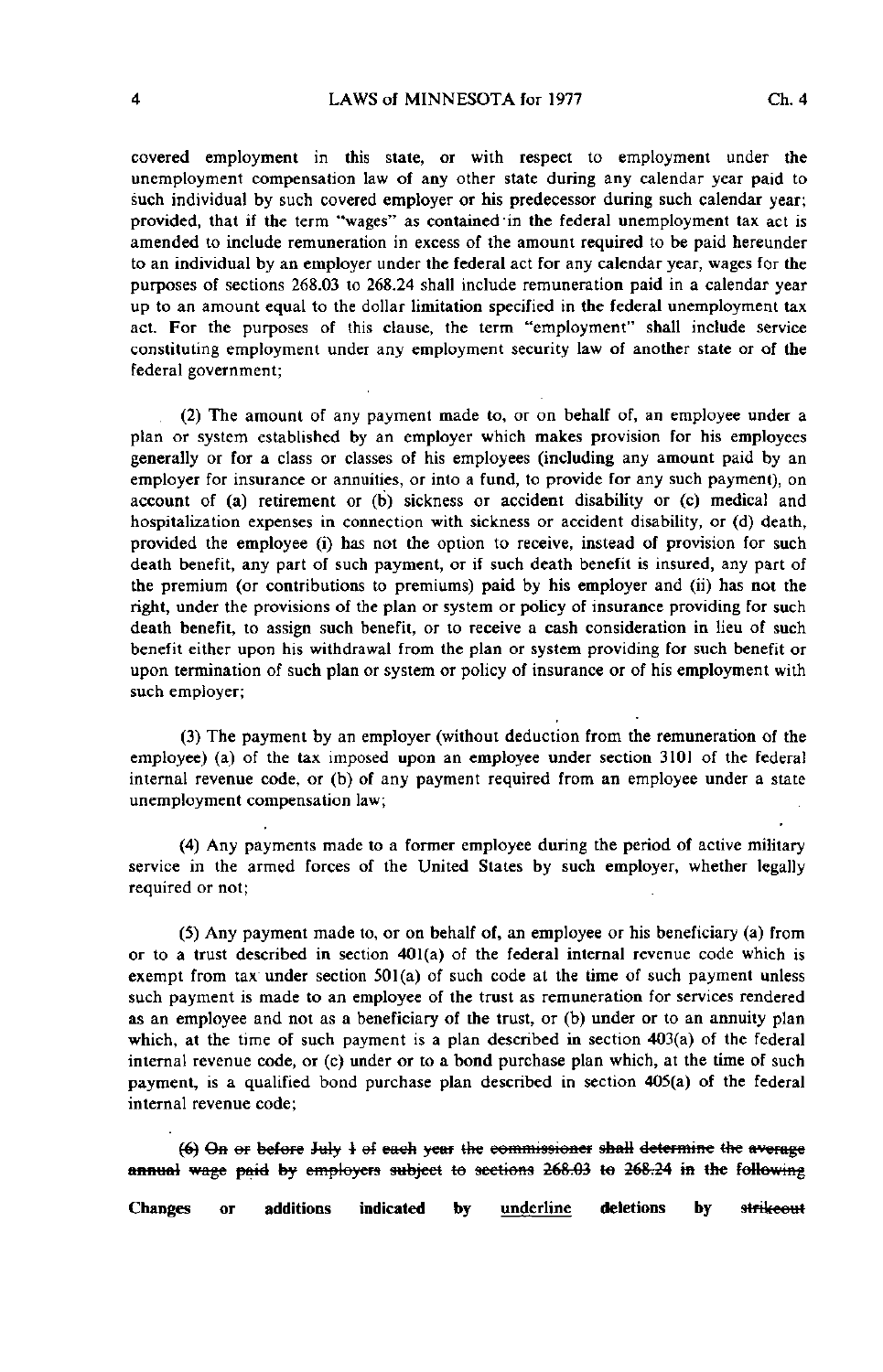manner:

(a) The sum of the total monthly employment reported for the previous calendar year shall be divided by 43 to determine the average monthly employment.

(b) The sum of the total wages reported for the previous calendar year shall be divided by the average monthly employment to determine the average annual wage.

The average annual wage determined shall be effective for the calendar year next succeeding the determination.

This section shall become effective January 1, 1976.

Sec. 3. Minnesota Statutes 1976, Section 268.04, Subdivision 29, is amended to read:

Subd. 29. "Credit week" with respect to any claim for benefits which establishes a benefit year subsequent to  $\frac{1}{27}$ ,  $\frac{1970}{197}$ ,  $\frac{1977}{18}$  any week for which wages have been paid and wages are due and payable but not paid of \$30 \$50 or more by or from one or more employers to an employee for insured work.

Sec. 4. Minnesota Statutes 1976, Section 268.06, Subdivision 5, is amended to read:

Subd. 5. BENEFITS CHARGED AS AND WHEN PAID. (4) Benefits paid to an individual pursuant to a valid claim filed subsequent to June 30, 1941, shall be charged •against the account of his employer as and when paid, except that benefits paid to an individual who during his base period earned wages for part time employment with an employer who continues to give the employee part time employment substantially equal to the part time employment previously furnished such employee by such employer shall not be charged to such employer's account. The amount of benefits so chargeable against each base period employer's account shall bear the same ratio to the total benefits paid to an individual as the base period wage credits of the individual earned from such employer bear to the total amount of base period wage credits of the individual earned from all his base period employers.

 $(2)$  When, however, the base period earnings of an individual to whom benefits are paid are less than \$520, then the proportional benefits which would ordinarily be charged to such employer shall not be charged to him, except that this provision shall not apply if the commissioner finds that the employment practices of an employer result in his separation of employees for whom work is available solely for the purpose of evading charges to his account.

In making computations under this provision, the amount of wage credits if not a multiple of \$1, shall be computed to the nearest multiple of \$1.

Sec. 5. Minnesota Statutes 1976, Section 268.06, Subdivision 8, is amended to read:

Subd. 8. DETERMINATION OF CONTRIBUTION RATES. For the year 1976

Changes or additions indicated by **underline** deletions by strikeout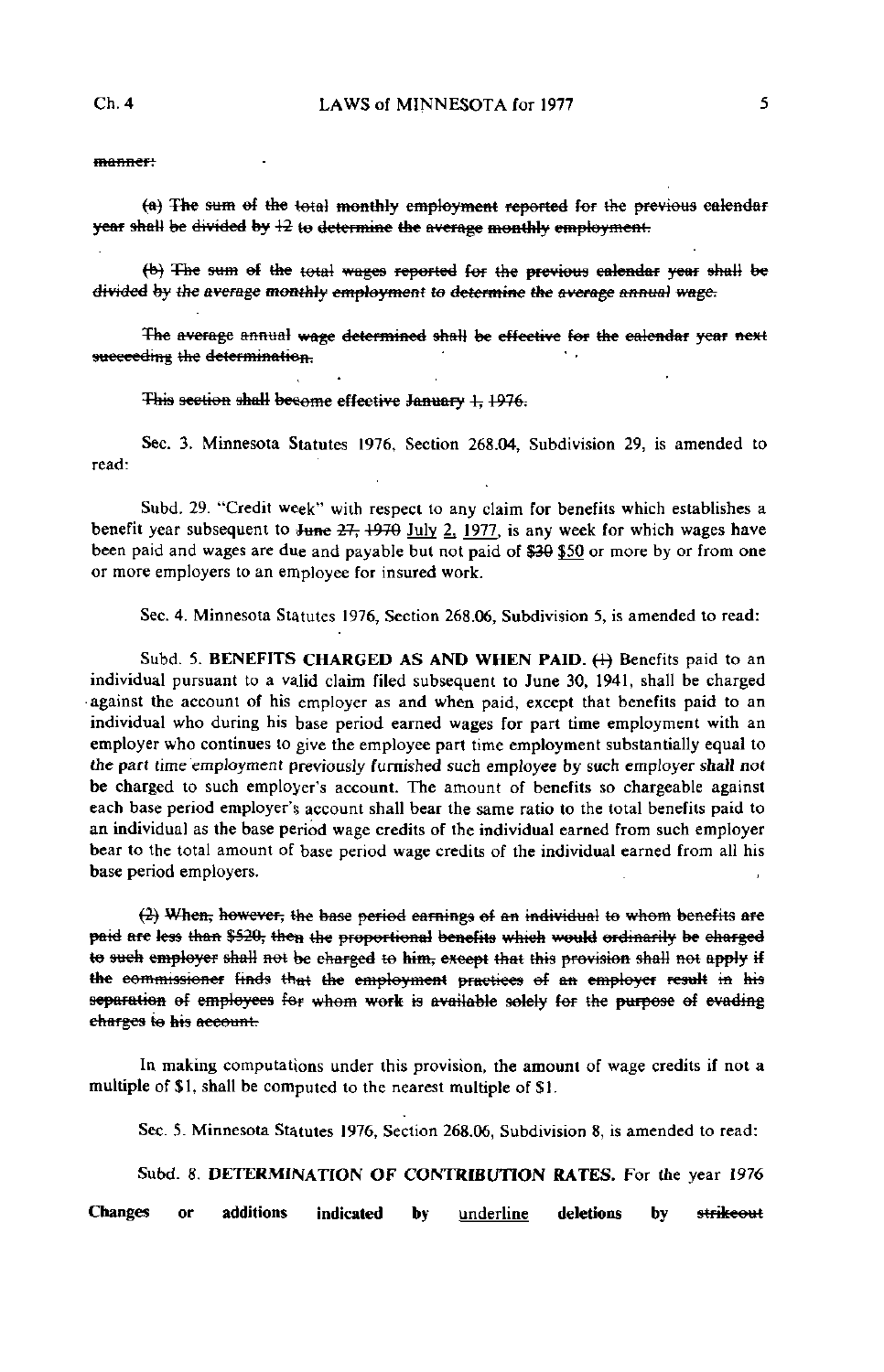and for each calendar year thereafter the commissioner shall determine the contribution rate of each employer by adding the minimum rate to the experience ratio, except that if the ratio for the current calendar year exceeds the experience ratio for the preceding calendar year by more than one and one-half percentage points, the increase for the current year shall be limited to one and one-half percentage points: The minimum rate for all employers shall be nine-tenths of one percent if the amount in the unemployment compensation fund is less than S90,000,000 en June 30 ef the preceding calendar year one percent if the amount in the unemployment compensation fund is less than \$80,000.000 on June 30 of the preceding calendar year; or nine-tenths of one percent if the fund is more than \$80.000.000 but less than \$90.000.000: or eight-tenths of one percent if the fund is more than \$90,000,000 but less than \$110,000,000; or seven-tenths of one percent if the fund is more than \$110,000,000 but less than \$130,000,000; or six-tenths of one percent if the fund is more than \$130,000,000 but less than \$150,000,000; or five-tenths of one percent if the fund is more than \$150,000,000 but less than \$170,000,000; or three-tenths of one percent if the fund is more than \$170,000,000 but less than \$200,000,000; or one-tenth of one percent if the fund is \$200,000,000 or more; provided that no employer shall have a contribution rate of more than  $five$  7.5 percent except that in the ease of an employer whose experience ratio in each of the immediately preceding three calendar years was in excess of five percent, the maximum contribution rate shall be six percent.

For the purposes of this section the unemployment compensation fund shall not include any moneys advanced from the Federal Unemployment Account in the unemployment trust fund in accordance with Title XII of the Social Security Act, as amended. .

 $\bullet$ 

Sec. 6. Minnesota Statutes 1976, Section 268.07, Subdivision 2, is amended to read:

Subd. 2. WEEKLY BENEFIT AMOUNT AND DURATION. If the commissioner finds that an individual has earned  $+8$  15, or more, credit weeks, and  $$540$   $$750$  or more in wage credits, within the base period of employment in insured work with one or more employers, benefits shall be payable to such individual during his benefit year as follows:,

(1) Weekly benefit amount shall be equal to 60 percent of the first \$85, 40 percent of the next \$85 and 50 percent of the remainder of the average weekly wage of such individual, computed to the nearest whole dollar, subject to a maximum of the lesser of \$116 or 62 percent of the average weekly wage paid to individuals by employers subject to the provisions of sections 268.03 to 268.24 as to claims for benefits which establish a benefit year subsequent to June 30, 1977 and prior to July 1, 1978. The maximum weekly benefit amount of claims for benefits which establish a benefit year subsequent to June 30, 1978 and prior to July 1, 1979 shall be 64 percent of said average weekly wage. The maximum weekly benefit amount of claims for benefits which establish a benefit year subsequent to July 1, 1979 shall be 66 2/3 percent of said average weekly wage.

On or before June 30 of each year the commissioner shall determine the average weekly wage paid by employers subject to sections 268.03 to 268.24 in the following manner:

(a) The sum of the total monthly employment reported for the previous calendar

Changes or additions indicated by <u>underline</u> deletions by strikeout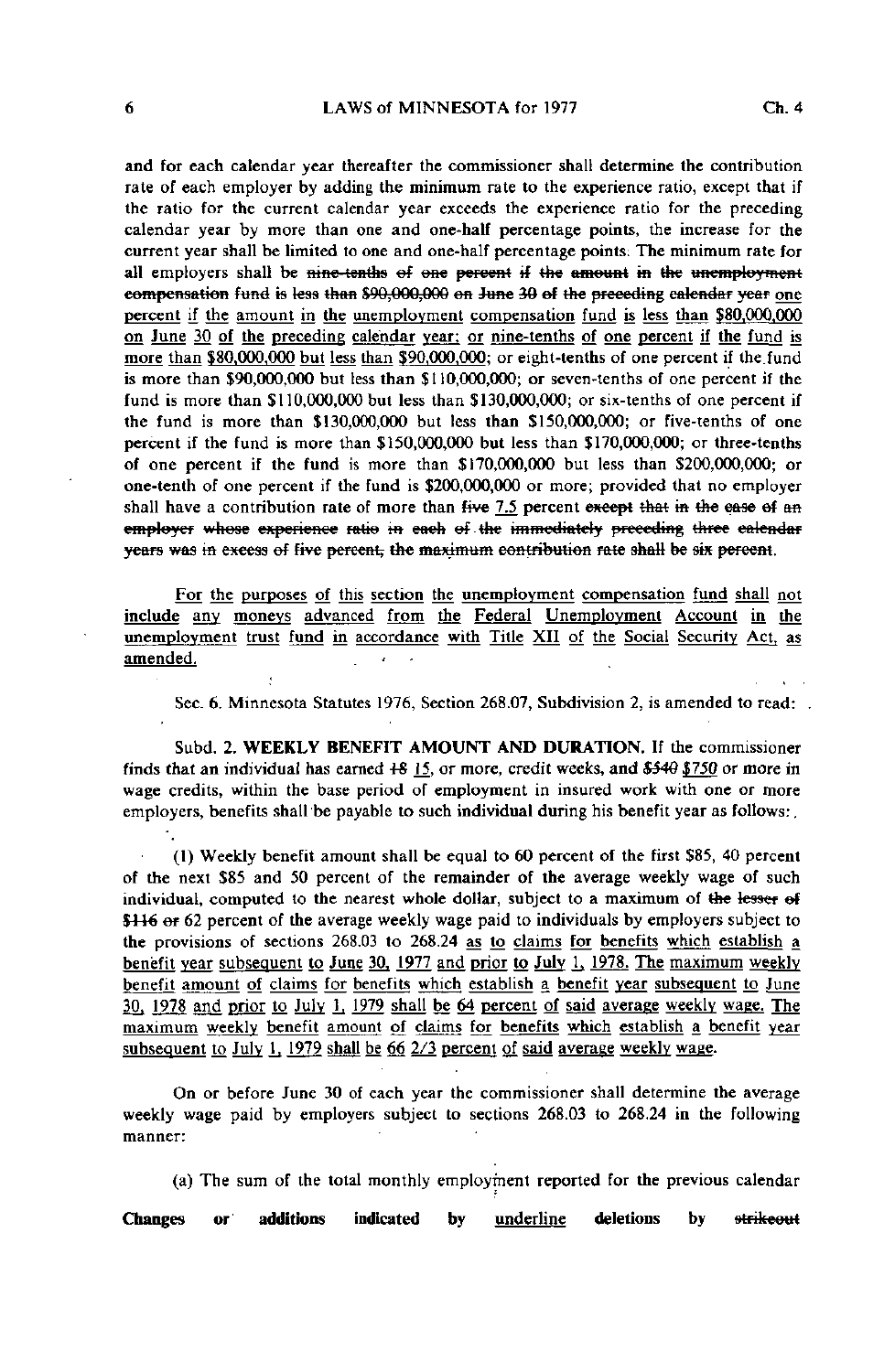year shall be divided by 12 to determine the average monthly employment.

(b) The sum of the total wages reported for the previous calendar year shall be divided by the average monthly employment to determine the average annual wage.

(c) The average annual wage shall be divided by 52 to determine the average weekly wage.

The maximum weekly benefit amount as so determined computed to the nearest whole dollar shall apply to claims for benefits which establish a benefit year which begins subsequent to June 30 of each year.

(2) An individual's maximum amount of regular benefits payable in a benefit year shall not exceed the lesser of (a) 26 times his weekly benefit amount or (b) 70 percent of the number of credit weeks earned by such an individual computed to the nearest whole week times his weekly benefit amount.

(3) Each eligible individual who is unemployed in any week shall be paid with respect to such week a benefit in an amount equal to his weekly benefit amount less that part of his earnings, including holiday pay, payable to him with respect to such week which is in excess of \$25. Such benefit, if not a multiple of \$1, shall be computed to the next higher multiple of SI.

(4) The provisions of this subdivision shall apply to claims for benefits which establish a benefit year subsequent to June 30, 1975.

Sec. 7. Minnesota Statutes 1976, Section 268.08, Subdivision 1, is amended to read:

268.08 PERSONS ELIGIBLE TO RECEIVE BENEFITS. Subdivision 1. ELIGIBILITY CONDITIONS. An individual shall be eligible to receive benefits with respect to any week of unemployment only if the commissioner finds that:

(1) He has registered for work at and thereafter has continued to report to an employment office, or agent of such office, in accordance with such regulations as the commissioner may prescribe; except that the commissioner'may by regulation waive or alter either or both of the requirements of this clause as to types of cases or situations with respect to which he finds that compliance with such requirements would be oppressive or would be inconsistent with the purposes of sections 268.03 to 268.24;

(2) He has made a claim for benefits in accordance with such regulations as the commissioner may prescribe; and

(3) He was able to work and was available for work, and was actively seeking work, provided that individual's weekly benefit amount shall be reduced one-fifth for each day such individual is unable to work or unavailable for work; provided further that benefits after December 31, 1971, shall not be denied by application of this clause to an individual who is in training with the approval of the commissioner;

Changes or additions indicated by <u>underline</u> deletions by <del>strikeou</del>t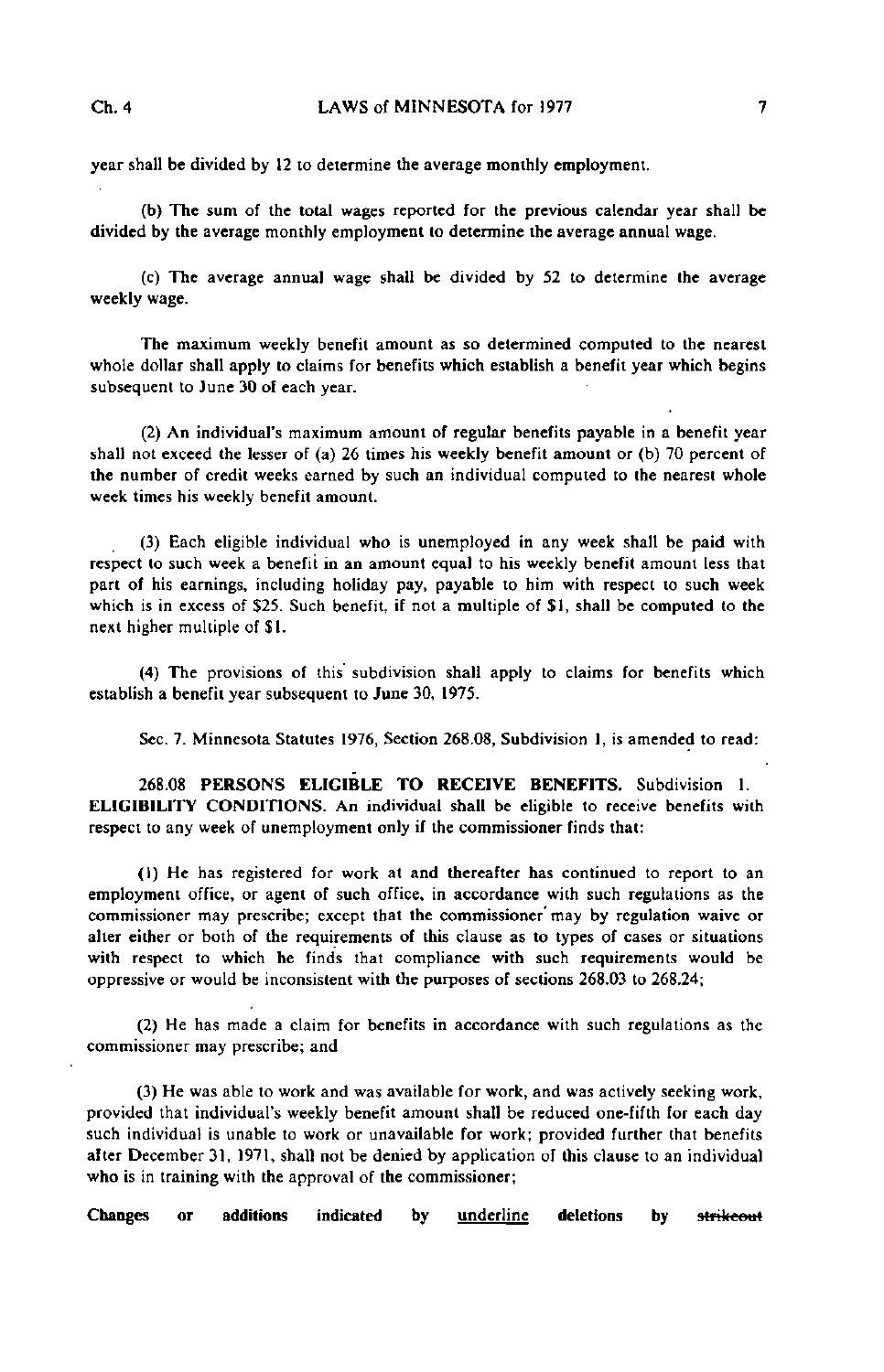An individual shall be deemed unavailable for work with respect to any week which occurs in a period when his principal occupation is that of a student in attendance at, or on vacation from an established school, college or university unless a majority of the credit weeks earned in his base period were for services performed during weeks in which he was attending school.

(4) He has been unemployed for a waiting period of one week during which he is otherwise eligible for benefits under sections 268.03 to 268.24, proyided, however, payment for the wailing week shall be made to such individual after he has qualified for and been paid benefits for four weeks of unemployment in a benefit year which period of unemployment is terminated because of such individual's return to employment. No individual shall be required to serve a waiting period of more than one week within the one year period subsequent to filing a valid claim and commencing with the week within which such valid claim was filed.

Sec. 8. Minnesota Statutes 1976, Section 268.09, is amended to read:

268.09 UNEMPLOYMENT COMPENSATION; DISQUALIFIED FROM BENEFITS. Subdivision 1. DISQUALIFYING CONDITIONS. An individual shall be disqualified for benefits waiting week credit and benefits for the duration of his unemployment and until he has earned four times his weekly benefit amount in insured work:

(1) VOLUNTARY LEAVING. If such individual voluntarily and without good cause attributable to the employer discontinued his employment with such employer.  $\Theta$ F was discharged for misconduct, not amounting to gross misconduct, connected with his work or for misconduct which interferes with and adversely affects his employment, if so found by the commissioner, for not less than five nor more than eight weeks of unemployment in addition to and following the waiting period, or was discharged for gross misconduct connected with his work or gross misconduct which interferes with and adversely affects his employment, if so found by the commissioner; for 12 weeks of unemployment in addition to and following the waiting period, which disqualification shall not be removed by subsequent employment, and provided further that the commissioner is empowered to impose a total disqualification for the benefit year and to cancel part or all of the wage credits from the last employer from whom he was discharged for gross misconduct connected with his work, and the maximum benefit amount payable to such individual shall be reduced as follows;

(a) by an amount equal to the weekly benefit amount times the number of weeks for which such individual was disqualified, when the separation occurs because of a voluntary separation as described in this clause or as a result of discharge for misconduct;

 $(b)$  by an amount equal to  $12$  times his weekly benefit amount; when the separation eceurs as a result of a discharge for gross misconduct.

For the purpose of this clause "gross misconduct" shall be defined as misconduct involving assault and battery; or an immoral aet; or the malicious destruction of property or the theft of money or property of a value of \$50, or more.

Changes or additions indicated by underline deletions bystrikeout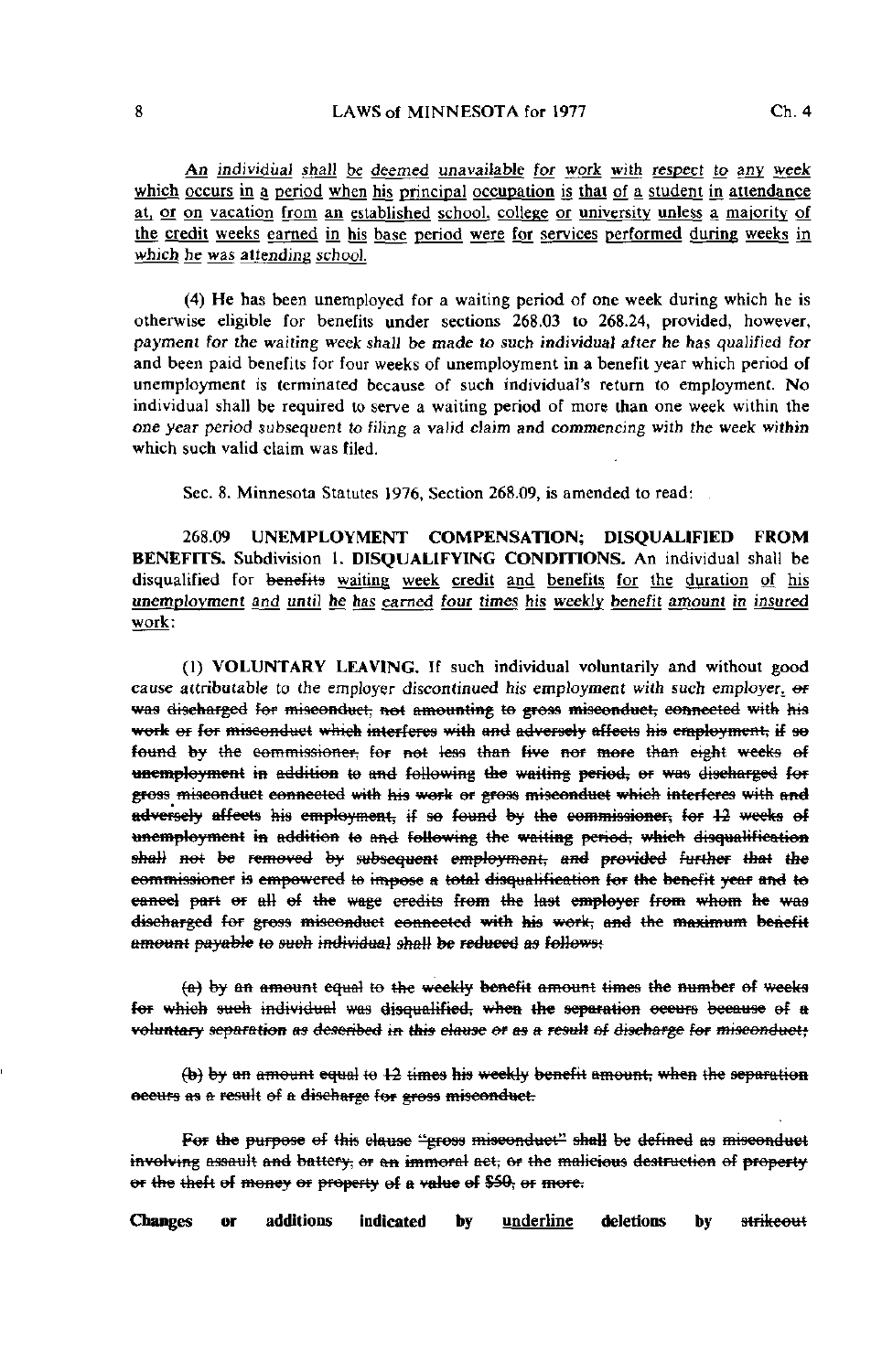This provision shall not apply to any individual who left his employment to accept work effering substantially better conditions of work or substantially higher wages or both, or whose separation from such employment was due to serious illness of such individual.

(3) Jf such individual voluntarily leaves employment because ef pregnancy without disqualification shall be removed by subsequent employment in insured work for a period of not less than six weeks.

(2) DISCHARGE FOR MISCONDUCT. If such individual was discharged for misconduct, not amounting to gross misconduct connected with his work or for misconduct which interferes with and adversely affects his employment.

An individual shall not be disqualified under clauses (1) and (2) of this subdivision under any of the following conditions:

(a) If such individual voluntarily discontinued his employment to accept work offering substantially better conditions of work or substantially higher wages or both.

(b) If such individual is separated from employment due to his own serious illness provided that such individual has made reasonable efforts to retain his employment.

(c) If such individual accepts work from a base period employer which involves a change in his location of work so that said work would not have been deemed to be suitable work under the provisions of subdivision 2 of this section and within a period of 13 weeks from the commencement of said work voluntarily discontinues his employment due to reasons which would have caused the work to be unsuitable under the provision of said subdivision 2.

(3) DISCHARGE FOR GROSS MISCONDUCT. If such individual was discharged for gross misconduct connected with his work or gross misconduct which interferes with and adversely affects his employment and provided further that the commissioner is empowered to impose a total disqualification for the benefit year and to cancel part or all of the wage credits from the last employer from whom he was discharged for gross misconduct connected with his work.

For the purpose of this clause "gross misconduct" shall be defined as misconduct involving assault and battery or the malicious destruction of property or the theft of money or property of a value of \$100 or more or arson or sabotage or embezzlement. However, no person shall be deemed to have been discharged for gross misconduct for purposes of chapter 268 unless (1) the person makes an admission to the conduct in writing or under oath, or  $(2)$  the person is found to have engaged in such conduct by an appeals tribunal established pursuant to section  $268.10$ , or  $(3)$  the person has been convicted by a court of competent jurisdiction of acts constituting gross misconduct.

(4) LIMITED OR NO CHARGE OF BENEFITS. Benefits paid subsequent to an individual's separation under any of the foregoing clauses, excepting clause  $(2)(c)$ , or

Changes or additions indicated by underline deletions by strikeout

Ω.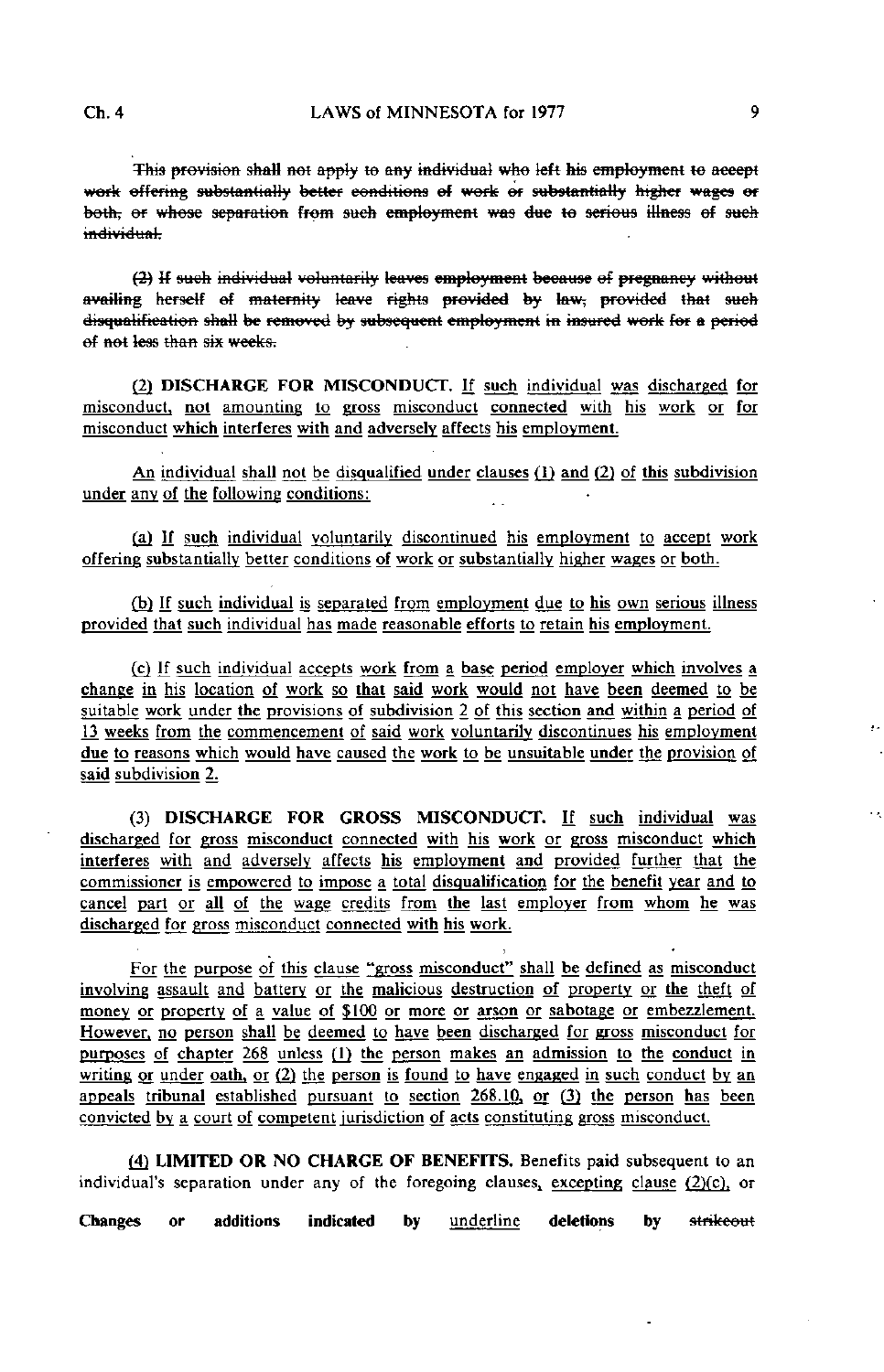because of his failure, without good cause, to accept an offer of suitable re-employment, shall not be used as a factor in determining the future contribution rate of the employer from whose employment such individual separated or whose offer of re-employment he refused; provided that this clause shall not apply to an individual involuntarily separated from employment because of pregnancy.

oz. (4) Subd. 2. FAILURE TO APPLY FOR OR ACCEPT SUITABLE WORK OR RE-EMPLOYMENT. An individual shall be disqualified for waiting week credit and benefits until he has earned four times his weekly benefit amount in insured work if the commissioner finds that he has failed, without good cause, either to apply for available, suitable work when so directed by the employment office, or the commissioner or to accept suitable work when offered him, or to return to his customary self-employment (if any) when so directed by the commissioner, or to actively seek employment. Such disqualification shall continue for the week in which such refusal or failure occurred and for a period of seven weeks of unemployment immediately following such refusal or failure accept suitable re-employment offered by a base period employer.

(a) In determining whether or not any work is suitable for an individual, the commissioner shall consider the degree of risk involved to his health, safety, and morals, his physical fitness and prior training, his experience, his length of unemployment and prospects of securing local work in his customary occupation, and the distance of the available work from his residence.

(b) Notwithstanding any other provisions of sections 268.03 to 268,24, no work shall be deemed suitable, and benefits shall not be denied thereunder to any otherwise eligible individual for refusing to accept new work under any of the following conditions:

(1) if the position offered is vacant due directly to a strike, lockout, or other labor dispute;

(2) if the wages, hours, or other conditions of the work offered are substantially less favorable to the individual than those prevailing for similar work in the locality;

(3) if as a condition of being employed the individual would be required to join a union or to resign from or refrain from joining any bona fide labor organization;

(4) if after December 31, 1971, such individual is in training with the approval of the commissioner.

(5) Subd. 3. LABOR DISPUTE. If such individual has left or partially or totally lost his employment with an employer because of a strike or other labor- dispute. Such disqualification shall prevail for each week during which such strike or other labor dispute is in progress at the establishment in which he is or was employed, except that such disqualification shall be for one week following commencement of the strike or other labor dispute for any employee who is not participating in or directly interested in the labor dispute which caused such individual to leave or partially or totally lose such employment. Failure or refusal of an individual to accept and perform available and customary work in the establishment constitutes participation. For the purpose of this

Changes or additions indicated by underline deletions by strikeout

 $\overline{\mathbf{r}}$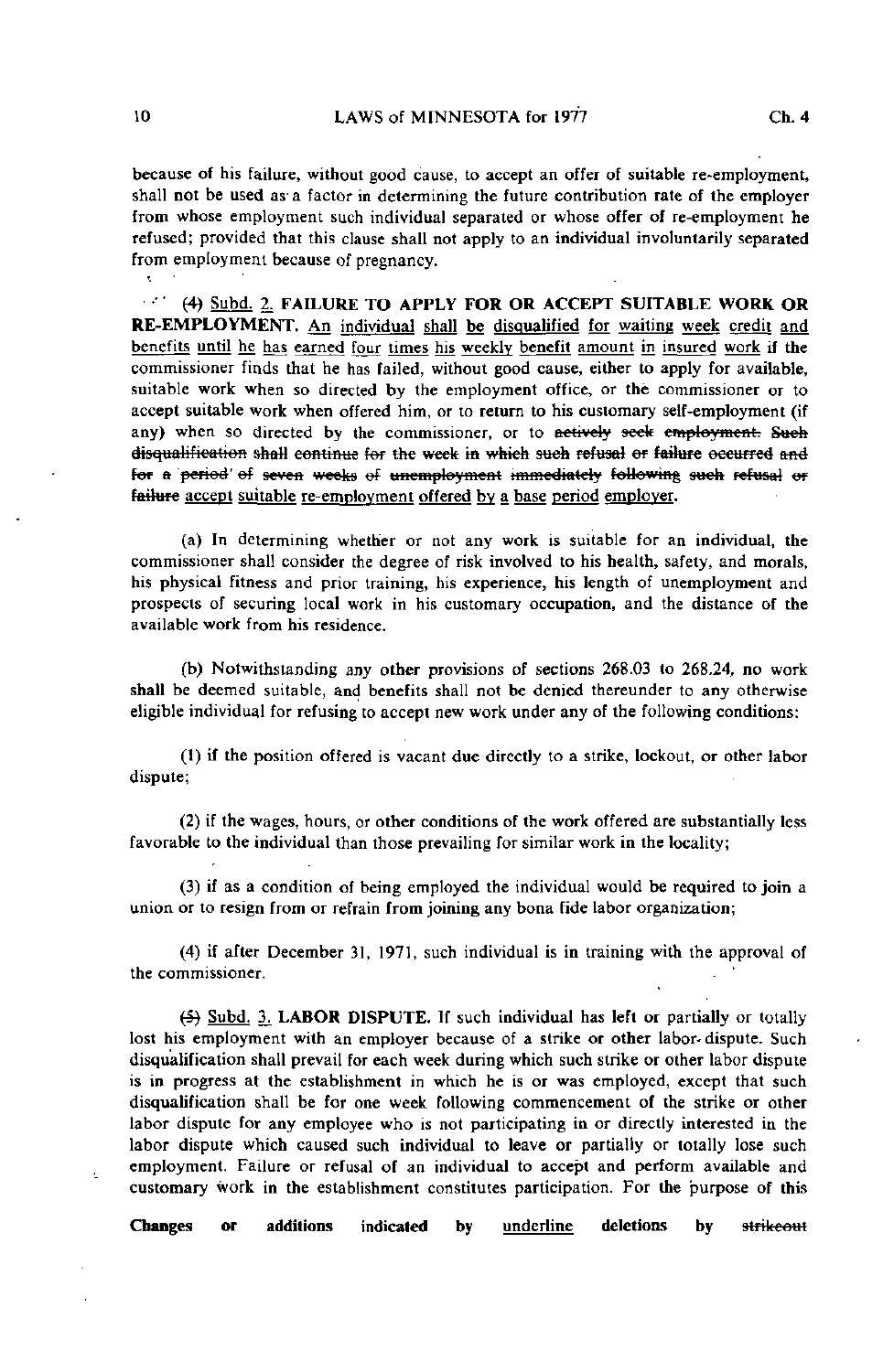section the term "labor dispute" shall have the same definition as provided in the Minnesota labor- relations act. Nothing in this subdivision shall be deemed to deny benefits to any employee:

(a) who becomes unemployed because of a strike or lockout caused by an employer's willful failure to observe the terms of the safety and health section of a union contract or failure to comply with an official citation for a violation of federal and state laws involving occupational safety and health; provided, however, that benefits paid in accordance with this provision shall not be charged to the employer's experience rating account if, following official appeal proceedings, it is held that there was no willful failure on the part of the employer,

(b) who becomes unemployed because of a lockout,

(c) who is dismissed during' the period of negotiation in any labor dispute and prior to the commencement of a strike, or

(d) unless he is unemployed because of a jurisdictional dispute between two or more unions.

Provided, however, that voluntary separation during the time that such strike or other labor dispute is in progress at such establishment shall not be deemed to terminate such individual's participation in or direct interest in such strike or other labor dispute for purposes of this subdivision.

Benefits paid to an employee who has left or partially or totally lost his employment because of a strike or other labor dispute shall not be charged to his employer's account unless the employer was a party to the particular strike or labor dispute.

Notwithstanding any other provision of this section, an individual whose last separation from employment with an employer occurred prior to the commencement of the strike or other labor dispute and was permanent or for an indefinite period, shall not be denied benefits or waiting week credit solely by reason of his failure to apply for or to accept recall to work or re-employment with the employer during any week in which the strike or other labor dispute is in progress at the establishment in which he was employed.

(6) Refusal of suitable re-employment. If such individual has failed without good cause to accept suitable re-employment offered by a base period employer. Such disqualification shall prevail for the week in which the failure occurred and for a period of seven weeks of unemployment following such failure, provided such disqualification shall not apply if such individual is in training with the approval of the commissioner.

Subd. 4. INSURED WORK. "Insured work" as used in this section means insured work as defined in section 268.04, subdivision 17, and employment which is covered by the provisions gf the Railroad Unemployment Compensation Act or Title 5 of U.S.C. Chapter 85.

Changes or additions indicated by <u>underline</u> deletions by <del>strikeout</del>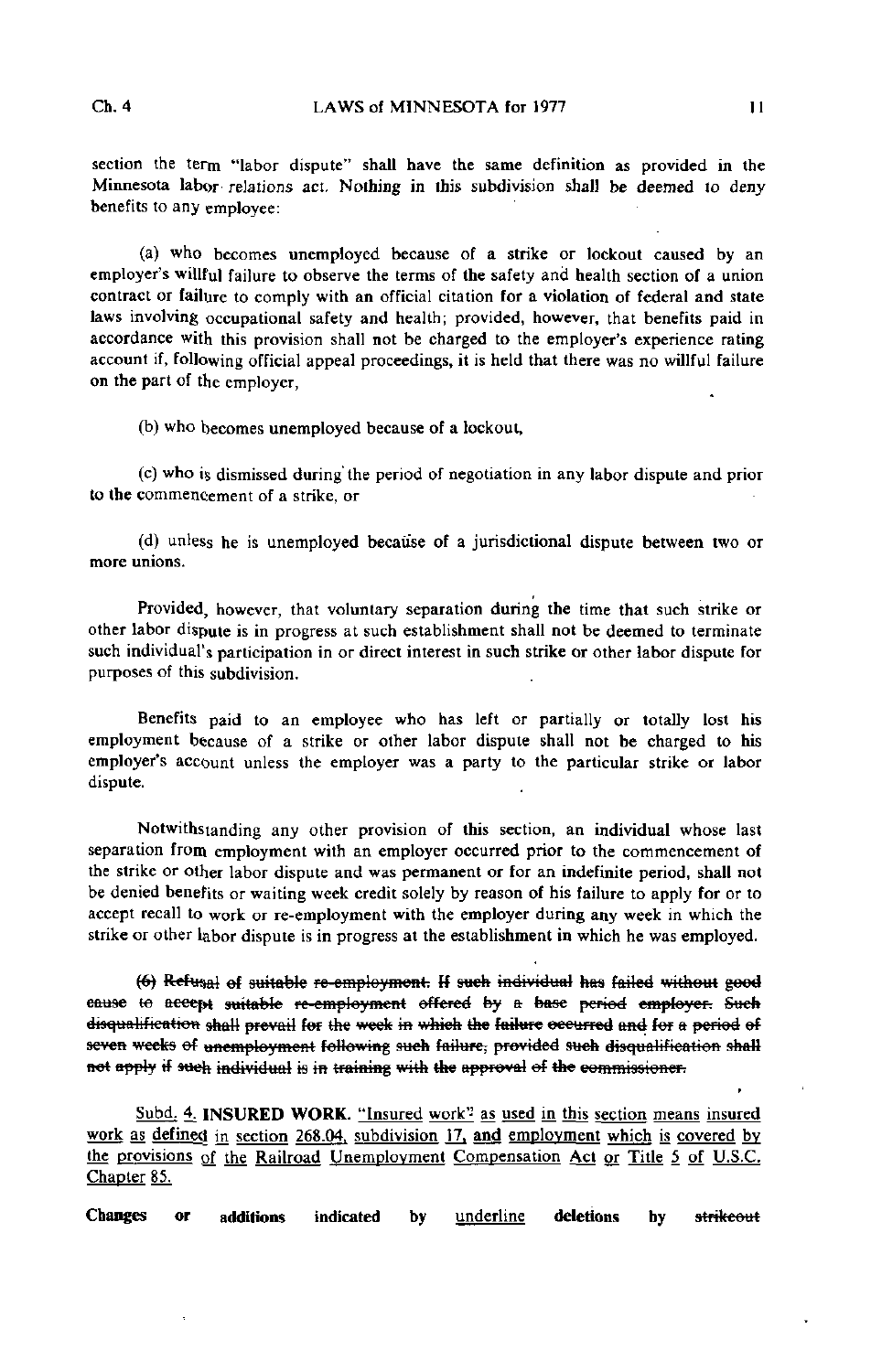Subd. 2. Except with respect to subdivision 1, clause (2), any week of disqualification imposed under the provisions of this section shall be satisfied by wages earned, in employment in insured work in an amount equal to the weekly benefit amount subsequent to the week in which the disqualifying separation occurred.

Subd. 3 5. WHEN CONCURRENT. Weeks of disqualification imposed under the provisions of this section shall be concurrent where two or more disqualifying periods overlap.

Subd. 4 6. DEFINED. A week of unemployment, as used in this section, shall mean a week during which such individual would be otherwise eligible for benefits.

Subd. 7. This section shall apply to any separation from employment or refusal of a job referral or job offer occurring in this or any other state if such employment is insured under this law, a similar law of another state, the Railroad Unemployment Act or Title 5 of U.S.C. Chanter 85.

Sec. 9. Minnesota Statutes 1976, Section 268.10, Subdivision 2, is amended to read:

Subd. 2. EXAMINATION OF CLAIMS; DETERMINATION; APPEAL. (1) An official, designated by the commissioner, shall promptly examine each claim for benefits filed to establish a benefit year pursuant to this section, and, on the basis of the facts found, shall determine whether or not such" claims are valid, and if valid, the weekly benefit amount payable, the maximum benefit amount payable during the benefit year, and the date the benefit year terminates, and such determination shall be known as the determination of validity. Notice of any such determination of validity or any redetermination as provided for in clause (4) shall be promptly given the claimant and all other interested parties. If within the time specified for the filing of wage and separation information as provided in subdivision 1, clause (2), the employer makes an allegation of disqualification or raises an issue of the chargeability to his account of benefits that may be paid on such claim, if such claim is valid, the issue thereby raised shall be promptly determined by said official and a notification of such determination delivered or mailed to the claimant and the employer. If an initial determination or an appeal tribunal decision or the commissioner's decision awards benefits, such benefits shall be paid promptly regardless of the pendency of any appeal period or any appeal or other proceeding which may thereafter be taken. Except as provided in clause (6), if an appeal tribunal decision modifies or reverses an initial determination awarding benefits, or if a commissioner's decision modifies or reverses an appeal decision awarding benefits, any benefits paid under the award of such initial determination or appeal tribunal decision shall be deemed erroneous payments.

(2) If within the benefit year an official of the department or any interested party or parties raises an issue of claimant's eligibility for benefits for any week or weeks in accordance with the requirements of the provisions of sections 268.03 to 268.24 or any official of the department or any interested party or parties or benefit year employer raises an issue of disqualification in accordance with the regulations of the commissioner, a determination shall be made thereon and a written notice thereof shall be given to the claimant and such other interested party or parties or benefit year employer.

Changes or additions indicated by <u>underline</u> deletions by strikeout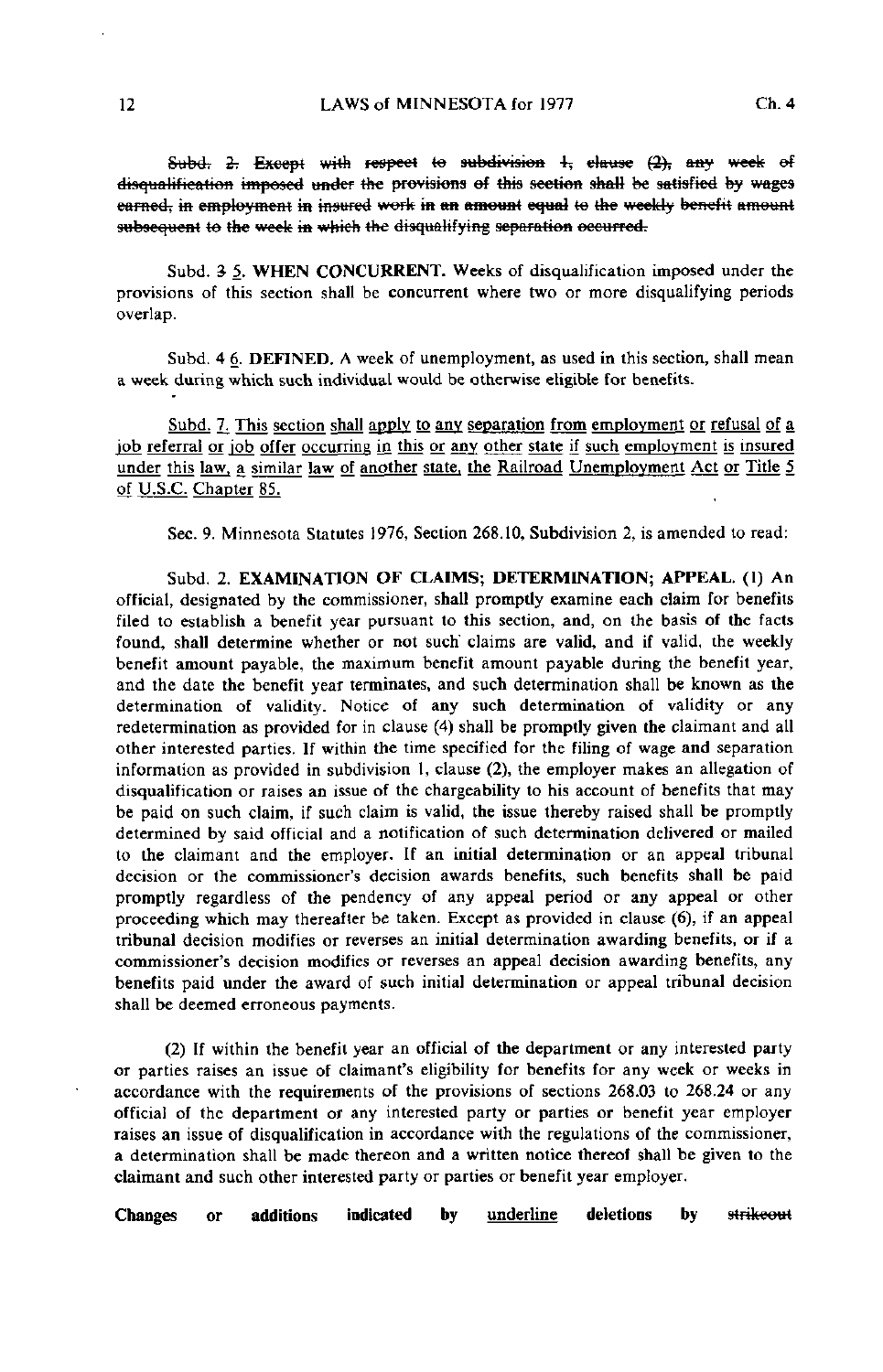(3) A determination issued pursuant to clauses (1) and (2) may be appealed by a claimant or employer within 15 days after the mailing of the notice of the determination to his last known address or personal delivery of the notice. Every notice of determination shall contain a prominent statement indicating in clear language the method of appealing the determination, the time within which such an appeal must be made, and the consequences of not appealing the determination. A timely appeal from a determination of validity in which the issue is whether an employing unit is an employer within the meaning of this chapter or whether services performed for an employer constitute employment within the meaning of this chapter shall be subject to the provisions of section 268.12, subdivision 13.

(4) At any time within one year from the date of the filing of a claim for benefits by an individual, the commissioner on his own motion may reconsider a determination made thereon and make a redetermination thereof if he finds that an error in computation or identity or the crediting of wage credits has occurred in connection therewith or if such determination was made as a result of a nondisclosure or misrepresentation of a material fact.

(5) However, the commissioner may in his discretion refer any disputed claims directly to the appeal tribunal for hearing and determination in accordance with the procedure outlined in subdivision 3 and the effect and status of such determination in such a case shall be the same as though the matter had been determined upon an appeal to such tribunal from an initial determination.

(6) If an appeal tribunal decision affirms an initial determination awarding benefits or the commissioner affirms an appeal tribunal decision awarding benefits, such decision, if finally reversed, shall not result in a disqualification and benefits paid shall neither be deemed overpaid nor shall they be considered in determining any individual employer's future contribution rate under section 268.06.

Sec. 10. Minnesota Statutes 1976, Section 268.18, Subdivision 3, is amended to read:

Subd. 3. FALSE REPRESENTATIONS; CONCEALMENT OF FACTS. Whoever makes a false statement or representation knowing it to be false or knowingly fails to disclose a material fact to obtain or increase any benefit or other payment under sections 268.03 to 268.24, or under the employment security law of any state or of the federal government or of a foreign government, either for himself or any other person, shall be guilty of a gross misdemeanor.

Any employing unit or any officer or agent of an employing unit or any other person who makes a false statement or representation knowing it to be false, or who knowingly fails to disclose a material fact, to prevent or reduce the payment of benefits to any individual entitled thereto, or to avoid becoming or remaining a subject employer or to avoid or reduce any contribution or other payment required from an employing unit under those sections or under the employment security law of any state or of the federal government, or who wilfully fails or refuses to make any such contributions or other payment or to furnish any reports at the time when required hereunder or to produce or

Changes or additions indicated by **underline** deletions by strikeout